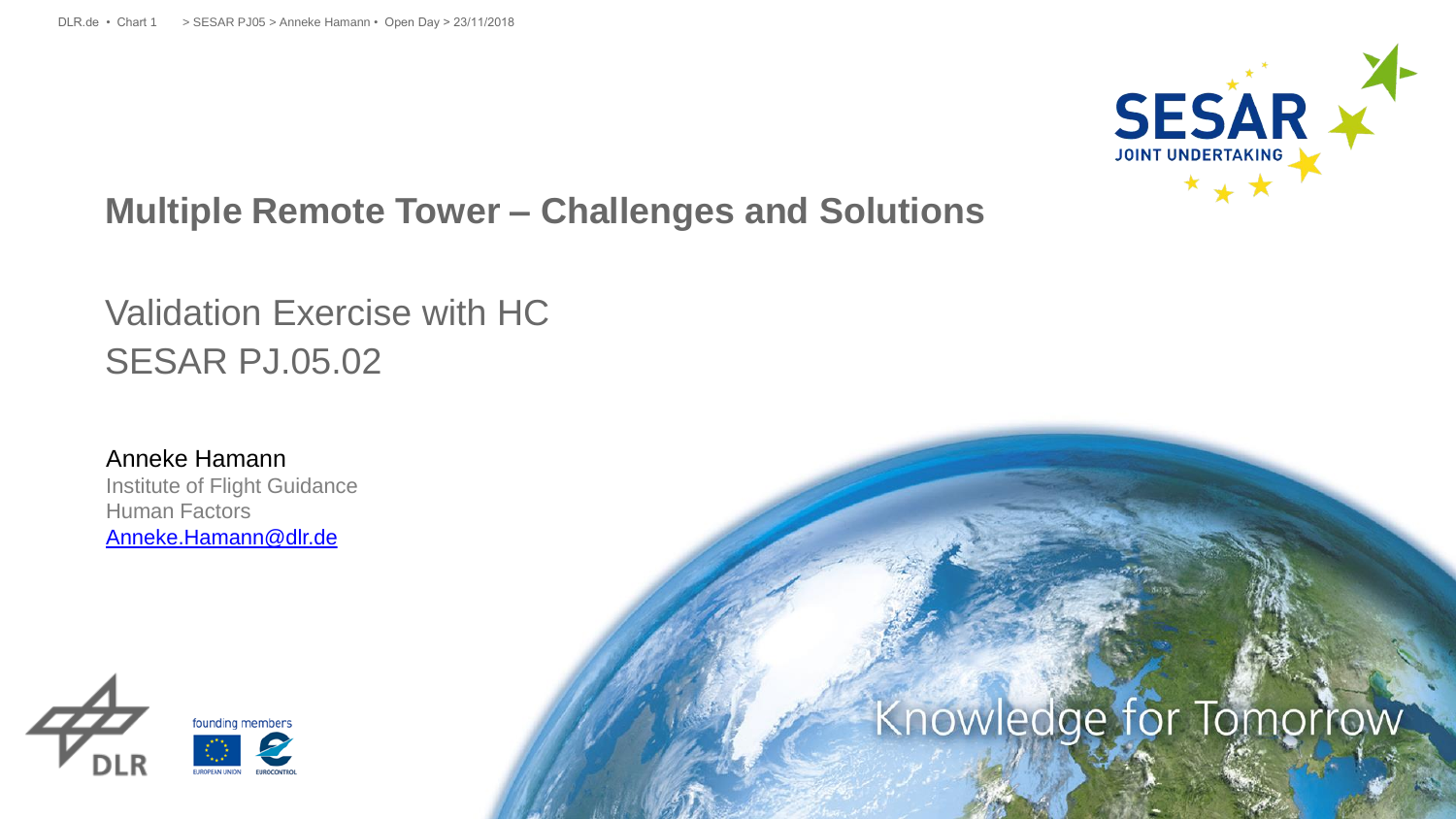#### **Validation Context PJ.05.02**

- Which impact does Multiple Remote Tower have on…
	- Human Performance
	- Safety
	- Capacity
	- Cost Efficiency?



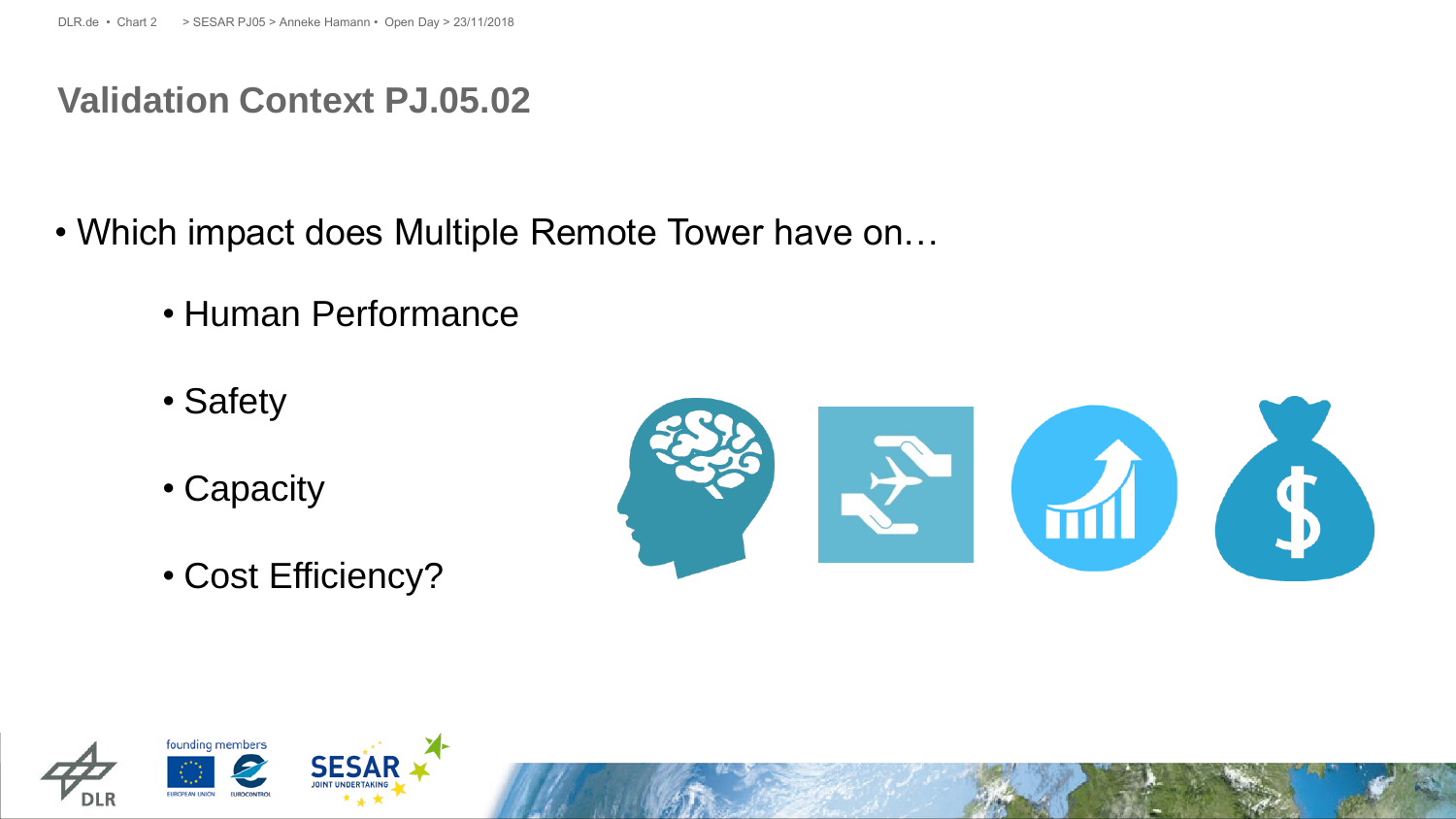#### **Set-Up EXE-05.02.V3-2.4 – HC**

Multiple Remote Tower module:

- ATS provided to one medium-sized and two small-sized airports
- DLR real-time simulation platform
- Frequentis control unit prototype

Participants:

• 7 ATCOs from HungaroControl (HC)

Design:

• 5 scenarios with different variables



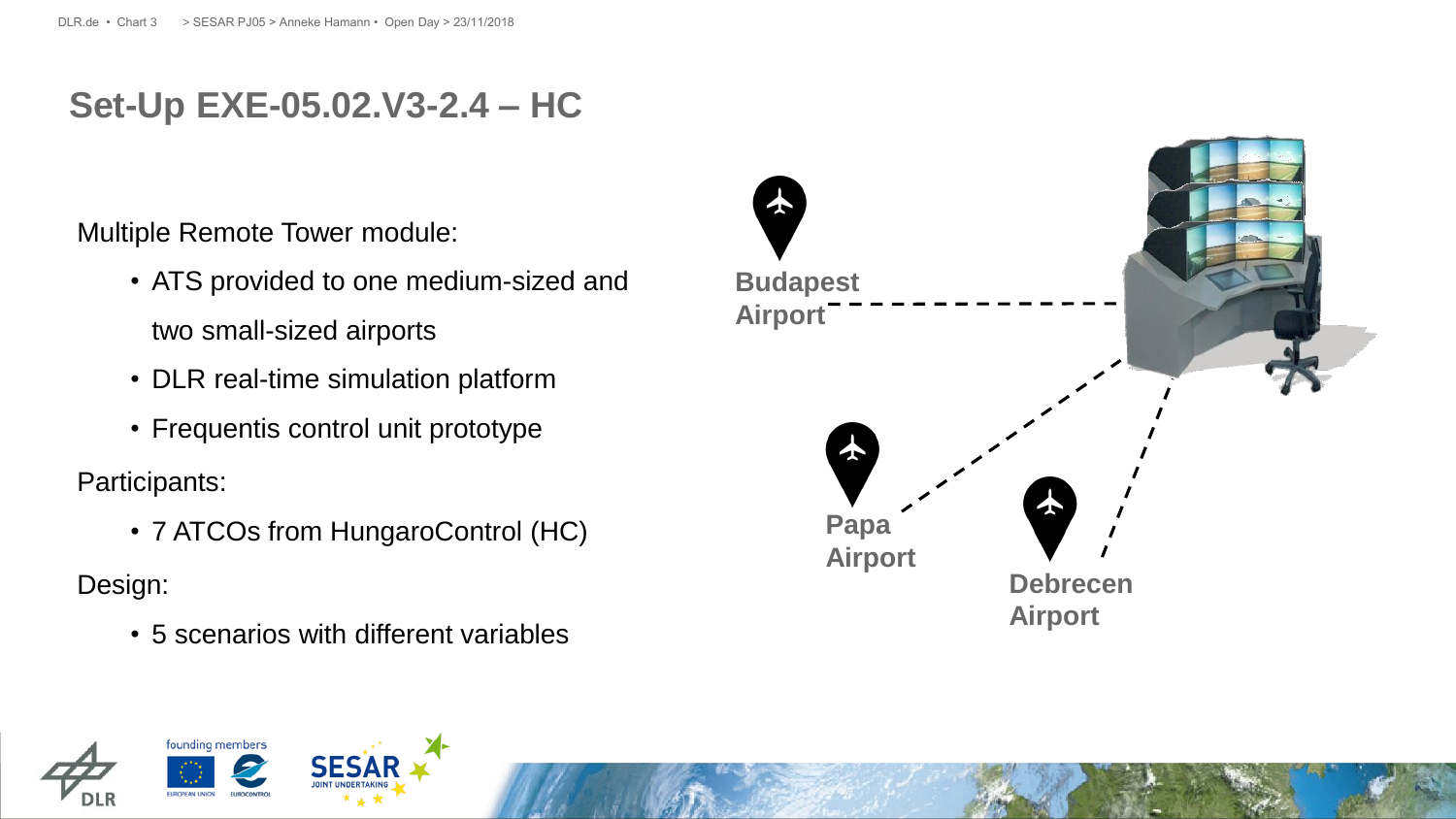## **Key Parameters for PJ.05.02**

•  $\sim 20 + 2$ 

Traffic complexity

• mainly IFR (90%)

Traffic distribution

• varied across SCN (even/uneven)

Operational modes

- normal operations
- unplanned RWY closures
- emergency





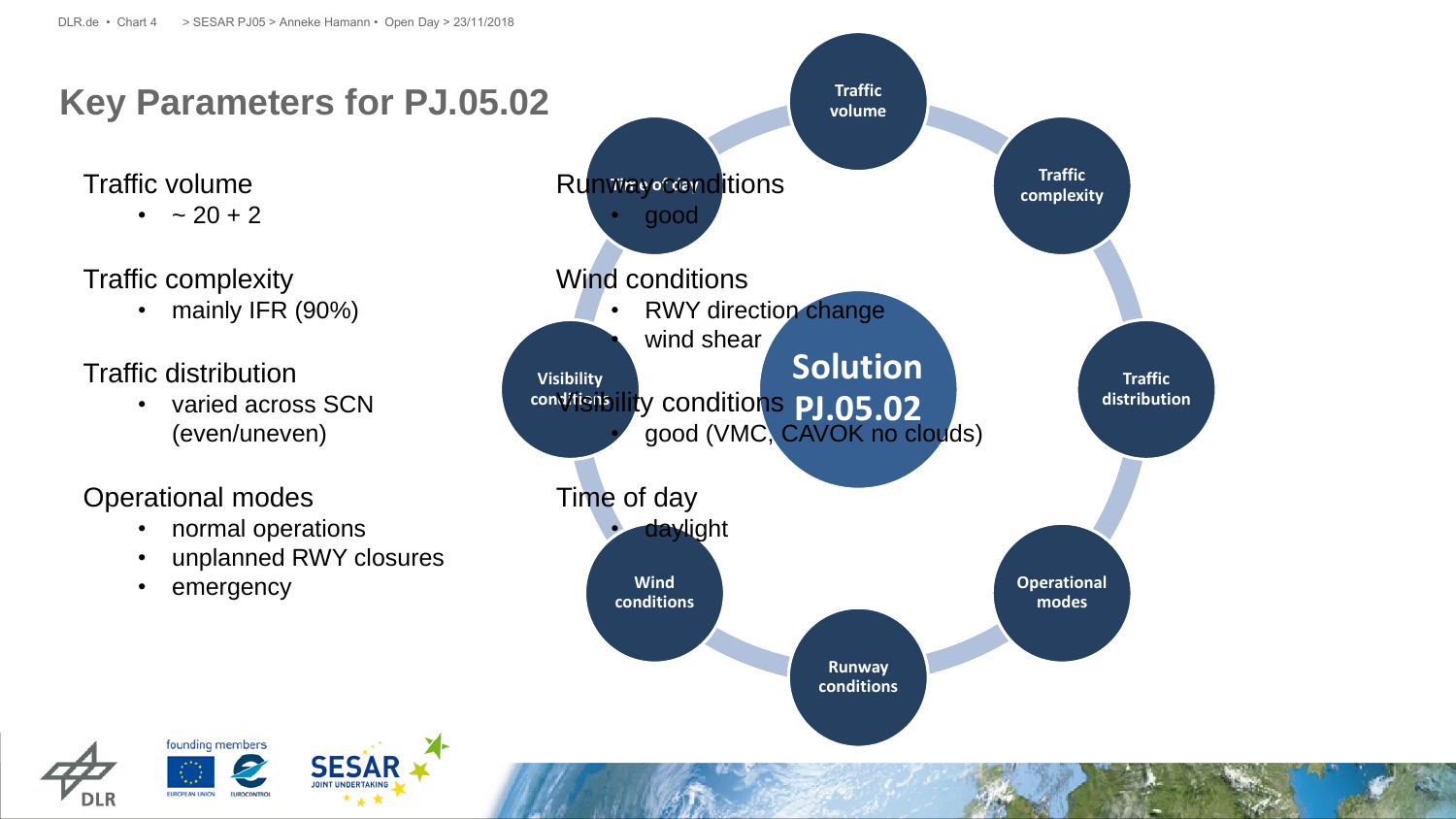## **Scenarios with Independent Variables (IV)**

| <b>Scenario</b><br>ID | No. of<br><b>ADs</b> | <b>Time</b> | <b>Traffic</b><br><b>Type of Incident</b><br>distribution |                                           |
|-----------------------|----------------------|-------------|-----------------------------------------------------------|-------------------------------------------|
| <b>Training</b>       | 3                    | 00:30       | even                                                      | none                                      |
| SCN <sub>1</sub>      | 3                    | 00:50       | uneven                                                    | unplanned closure of AD (oil leak)        |
| SCN <sub>2</sub>      | 3                    | 00:50       | uneven                                                    | <b>RWY direction change</b>               |
| SCN <sub>3</sub>      | 3                    | 00:50       | even                                                      | unplanned closure of AD (oil leak)        |
| SCN4                  | 3                    | 00:50       | even                                                      | <b>RWY direction change</b>               |
| SCN <sub>5</sub>      | 3                    | 00:30       | even                                                      | AC emergency<br>(engine failure, no fire) |

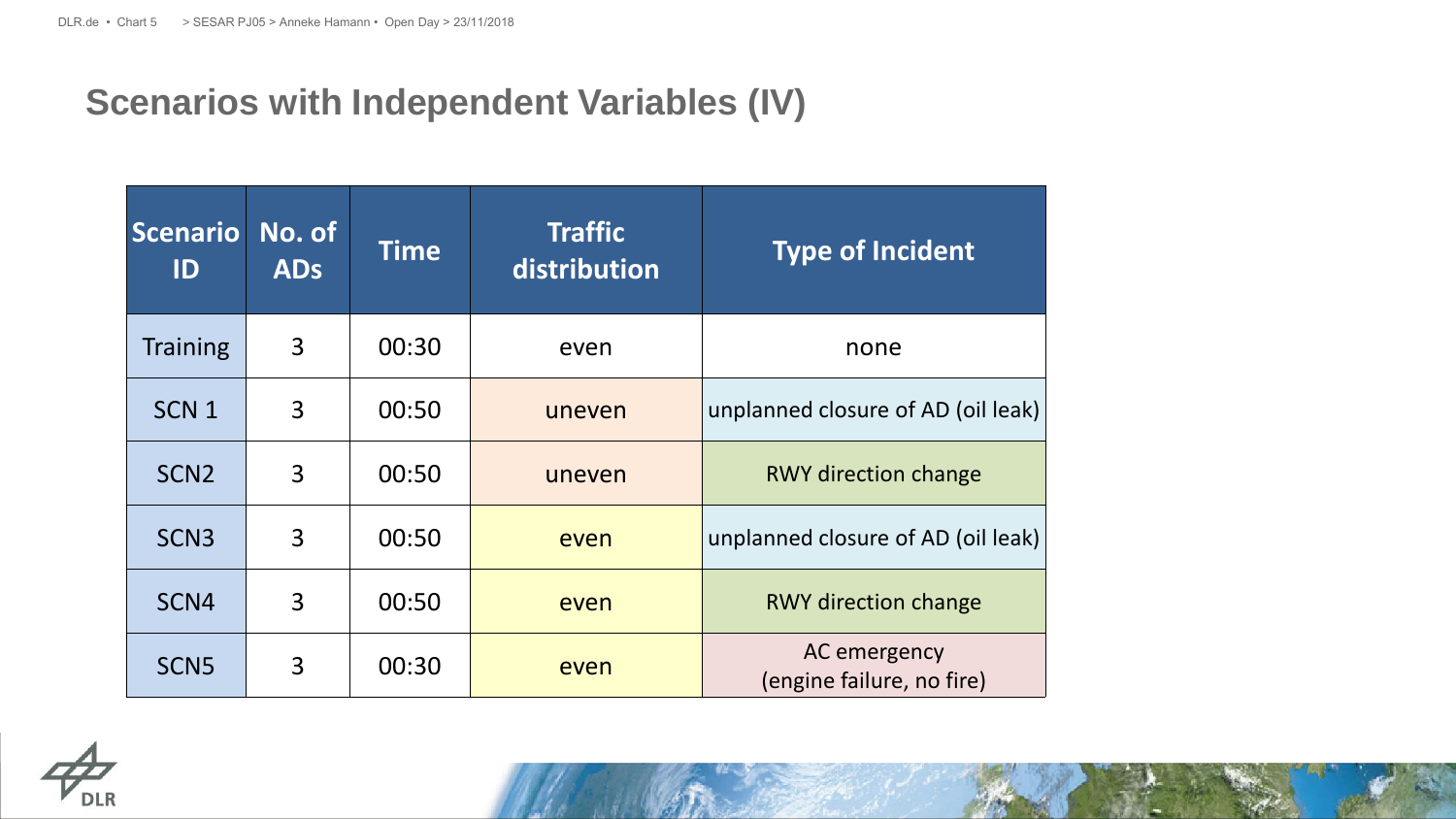## **Agenda for the Exercise Days**

| <b>Begin</b> | Day 1            | Day 2          |
|--------------|------------------|----------------|
| 08:30        | <b>Briefing</b>  | Run 3          |
| 09:30        | <b>Training</b>  | Run 3          |
|              |                  | Run 4          |
| 10:30        | <b>Training</b>  | Run 4          |
| 11:30        | Run 1            | Run 5          |
| 12:30        | Lunch            | Lunch          |
| 13:30        | Run 1            | Run 5          |
| 14:30        | Run <sub>2</sub> |                |
| 15:30        | Run <sub>2</sub> | <b>Debrief</b> |
| 16:30        | <b>Debrief</b>   |                |

ATCO 1 ATCO 2



EUROPEAN UNION

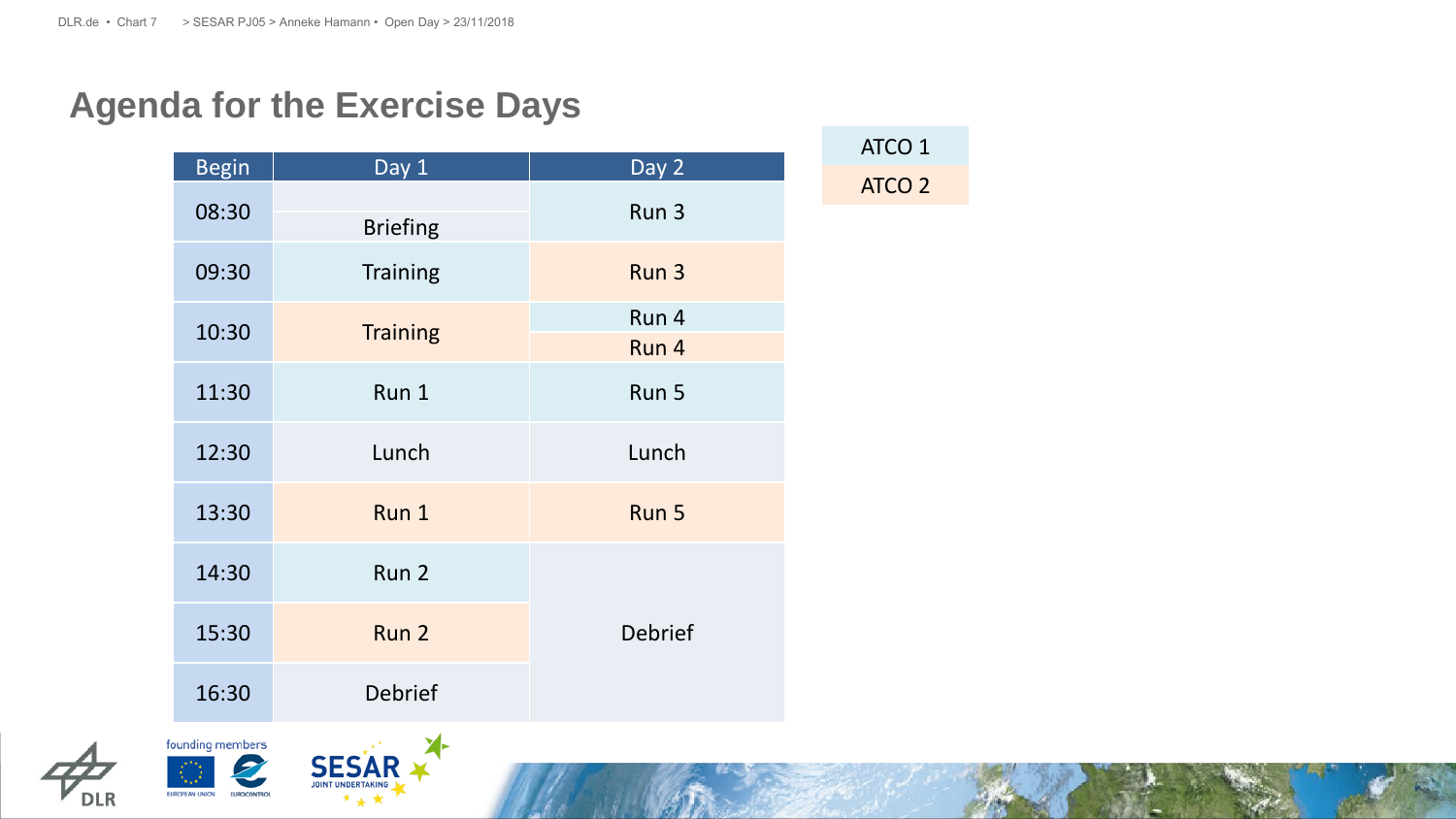#### **Role Distribution**

| Day 1<br><b>ATCO 1</b> |                                            | <b>ATCO 2</b>          |  |
|------------------------|--------------------------------------------|------------------------|--|
| <b>Briefing</b>        | <b>Briefing</b>                            |                        |  |
| <b>Training</b>        | <b>Active Training</b>                     | Passive Training       |  |
| <b>Training</b>        | Passive Training                           | <b>Active Training</b> |  |
| Scenario 1             | <b>Active ATC</b><br>Questionnaires        |                        |  |
| Lunch                  | Lunch                                      |                        |  |
| Scenario 1             | Questionnaires                             | <b>Active ATC</b>      |  |
| Scenario 2             | <b>Active ATC</b><br><b>Questionnaires</b> |                        |  |
| Scenario 2             | Questionnaires                             | <b>Active ATC</b>      |  |
| Debriefing             | Debriefing                                 |                        |  |

| Day 2      | <b>ATCO 1</b>                       | <b>ATCO 2</b>     |
|------------|-------------------------------------|-------------------|
| Scenario 3 | <b>Active ATC</b>                   | <b>Break</b>      |
| Scenario 3 | Questionnaires                      | <b>Active ATC</b> |
| Scenario 4 | <b>Active ATC</b>                   | Questionnaires    |
| Scenario 4 | Questionnaires                      | <b>Active ATC</b> |
| Scenario 5 | <b>Active ATC</b><br>Questionnaires |                   |
| Lunch      | Lunch                               |                   |
| Scenario 5 | Questionnaires<br><b>Active ATC</b> |                   |
| Debriefing | Debriefing                          |                   |



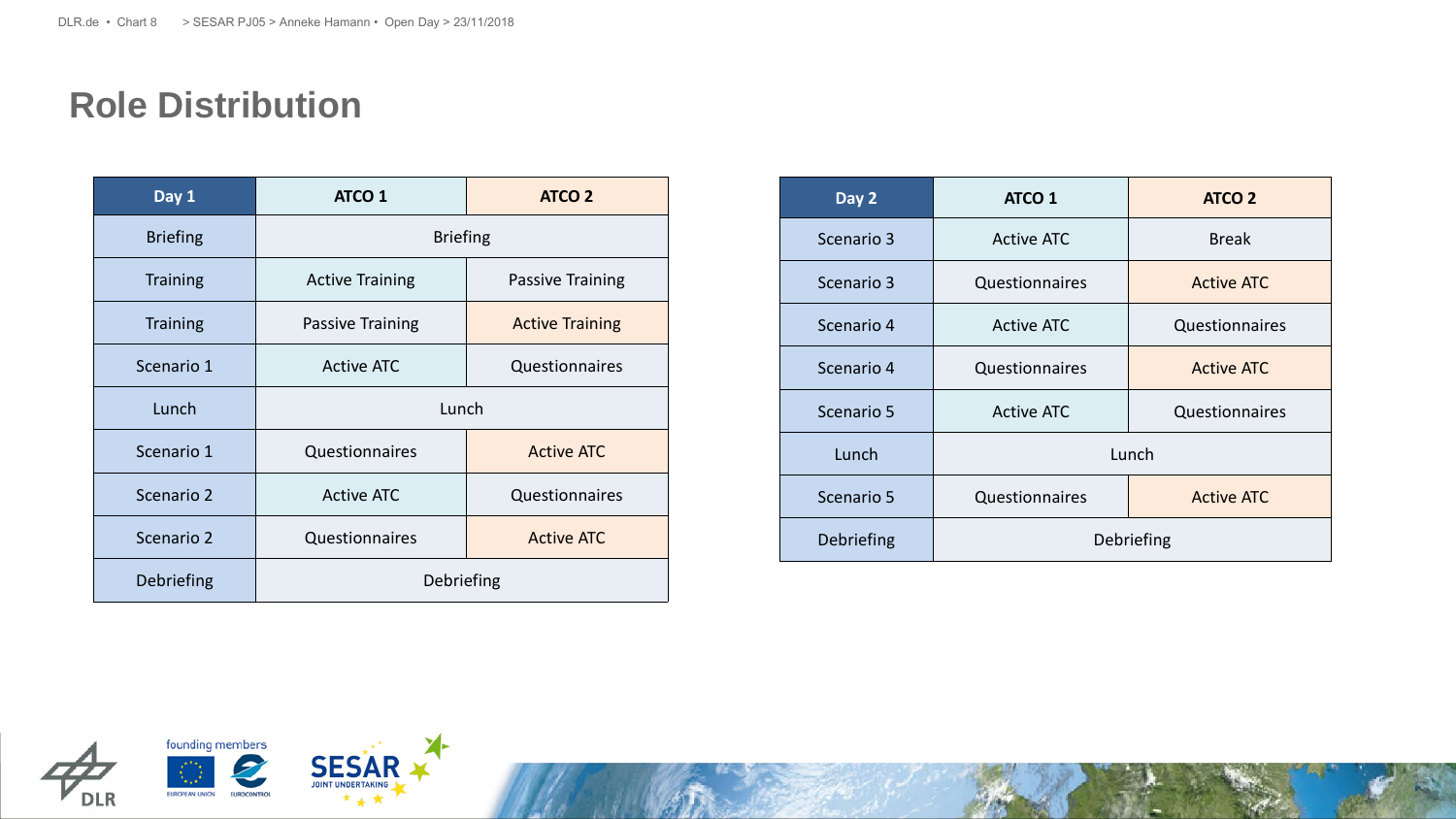## **ATCO Task**

- active ATC as usual
- workload rating every 5min (ISA scale)

| <b>Workload Heading</b> | <b>Under-Utilised</b>                                   | <b>Relaxed</b>                                               | <b>Comfortable Busy Pace</b>                                                                             | High                                                                                                       | <b>Excessive</b>     |
|-------------------------|---------------------------------------------------------|--------------------------------------------------------------|----------------------------------------------------------------------------------------------------------|------------------------------------------------------------------------------------------------------------|----------------------|
| <b>Spare Capacity</b>   | <b>Very Much</b>                                        | <b>Ample</b>                                                 | Some                                                                                                     | <b>Very Little</b>                                                                                         | <b>None</b>          |
| <b>Description</b>      | Nothing to do. Rather boring. More than enough time for | all tasks. Active on ATC task<br>lless than 50 % of the time | All tasks well in hand. Busy<br>but stimulating pace. Could<br>keep going continuously at<br>this level. | Non-essential tasks suffering. Behind on tasks; losing track<br>Could not work at this level<br>very long. | of the full picture. |

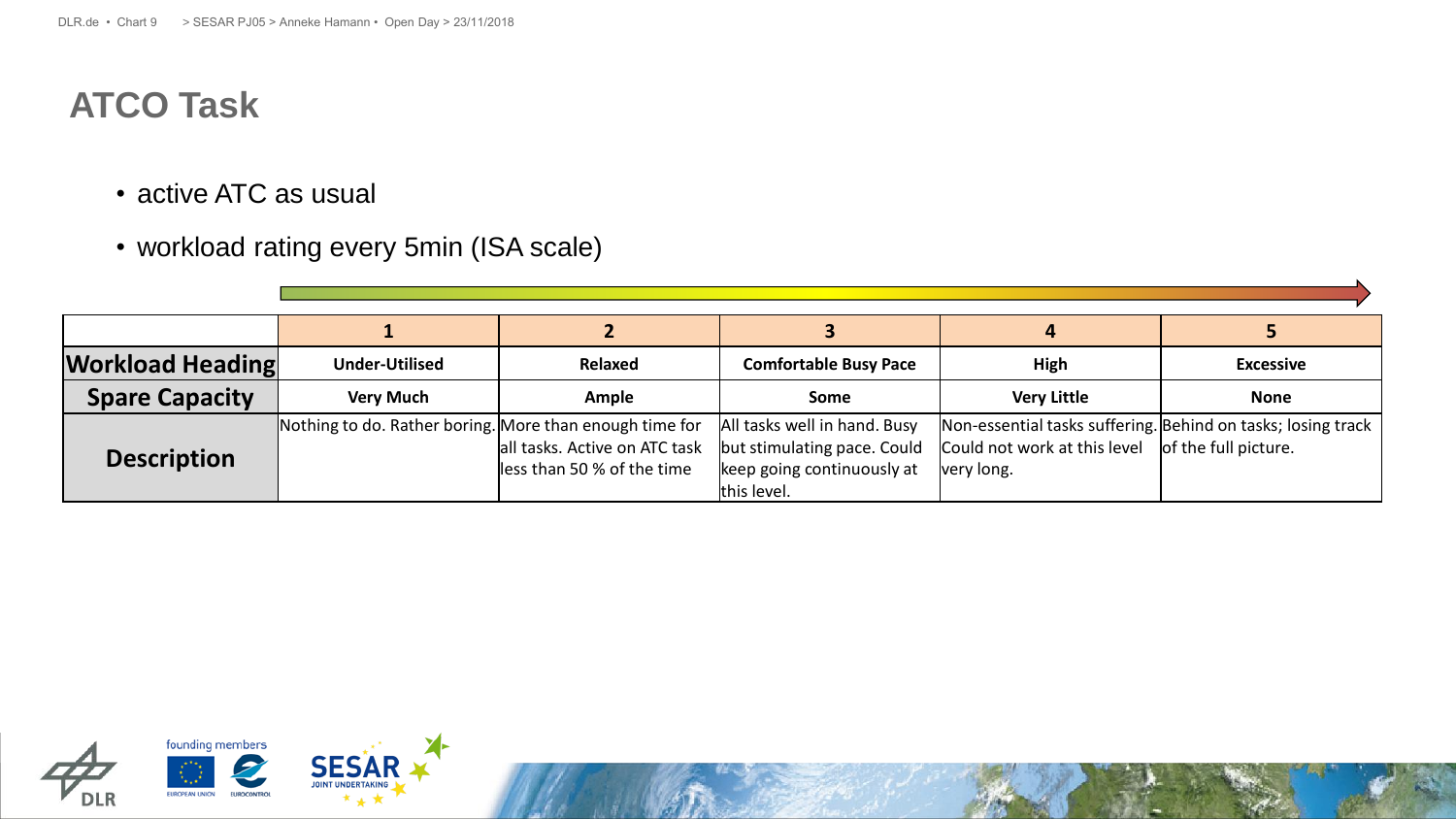## **Eyetracking**

- discover scanning patterns
- measure visual attention



Papenfuss, A., & Friedrich, M. (2016). Head Up Only – A design concept to enable multiple remote tower operations. Institute of Flight Guidance, German Aerospace Center, Braunschweig.

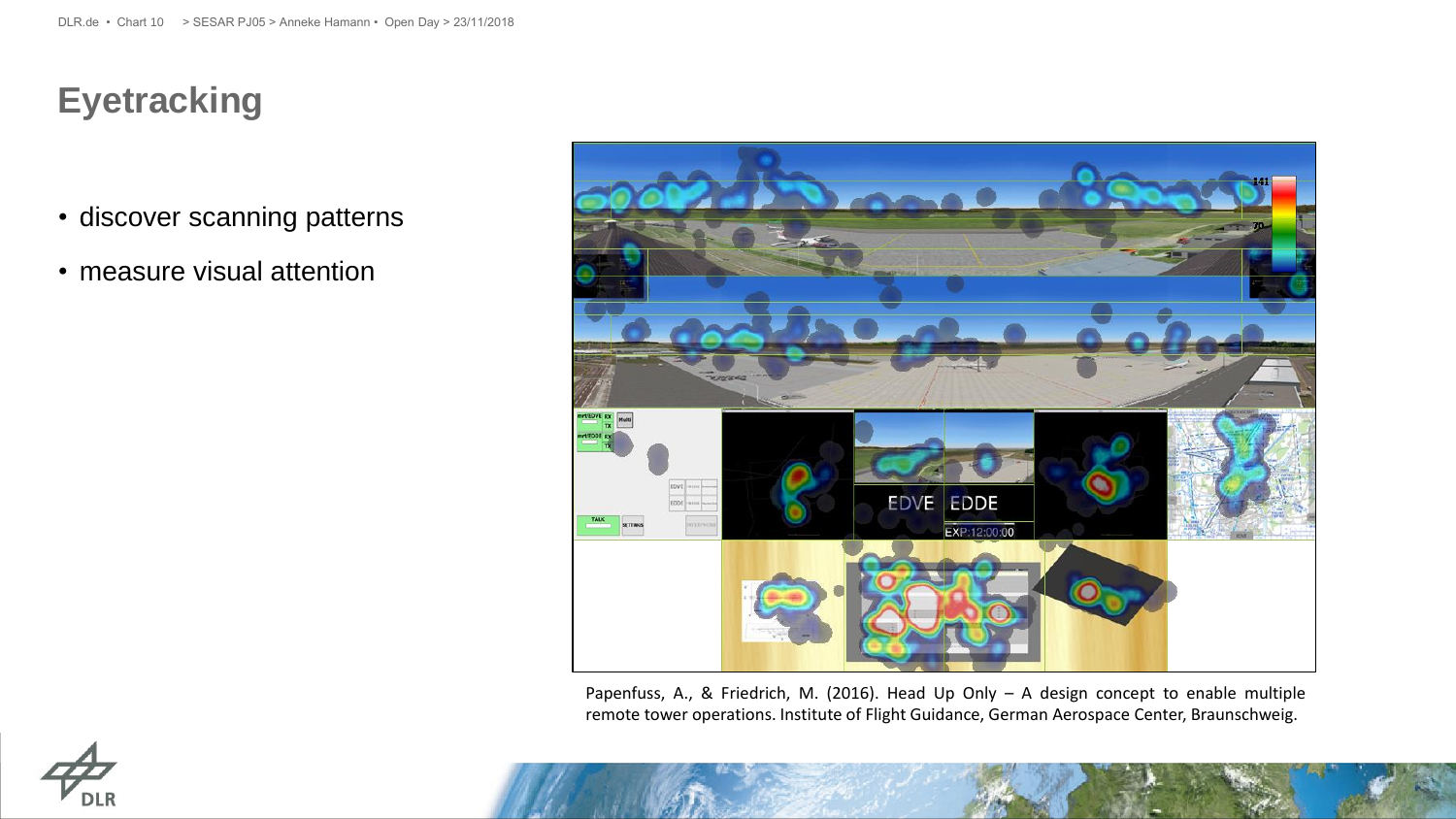#### **Questionnaire Data & Debriefing**

Questionnaires after each scenario and after the simulation covering…



#### human performance



|      | Question                                                                                  |
|------|-------------------------------------------------------------------------------------------|
| PEO1 | I was generally able to perform the necessary ATC tasks.                                  |
| PEO2 | My situational awareness was sufficient at any time.                                      |
| PE03 | I was generally able to prioritize tasks.                                                 |
| PE04 | I was generally able to set up a traffic sequence (e.g. VFR into IFR; sequence on final). |
| PE05 | I was able to identify all relevant aircraft.                                             |



cost efficiency

capacity

… and additional debriefing interviews

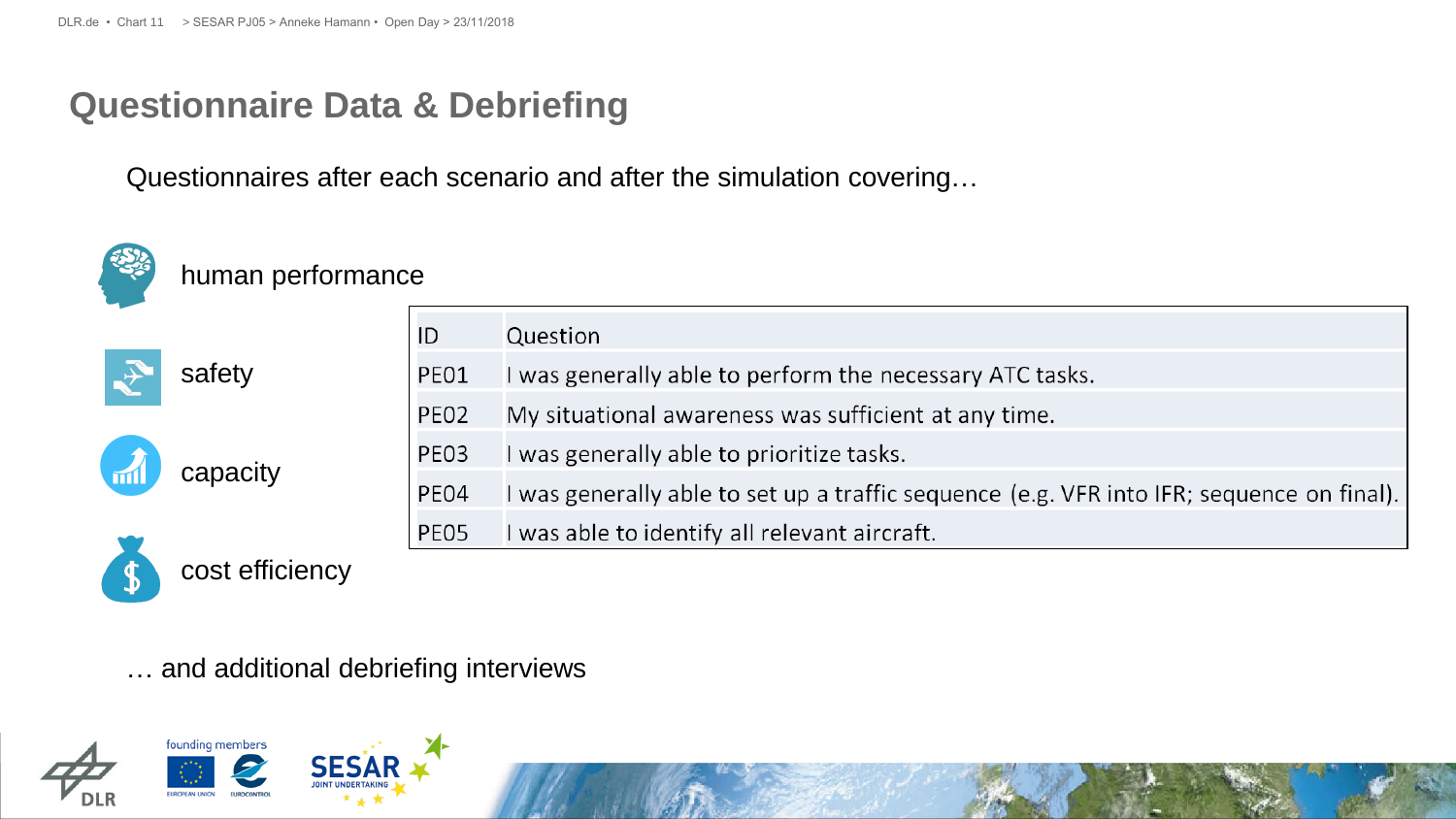#### **Questionnaire: Challenging Situations**





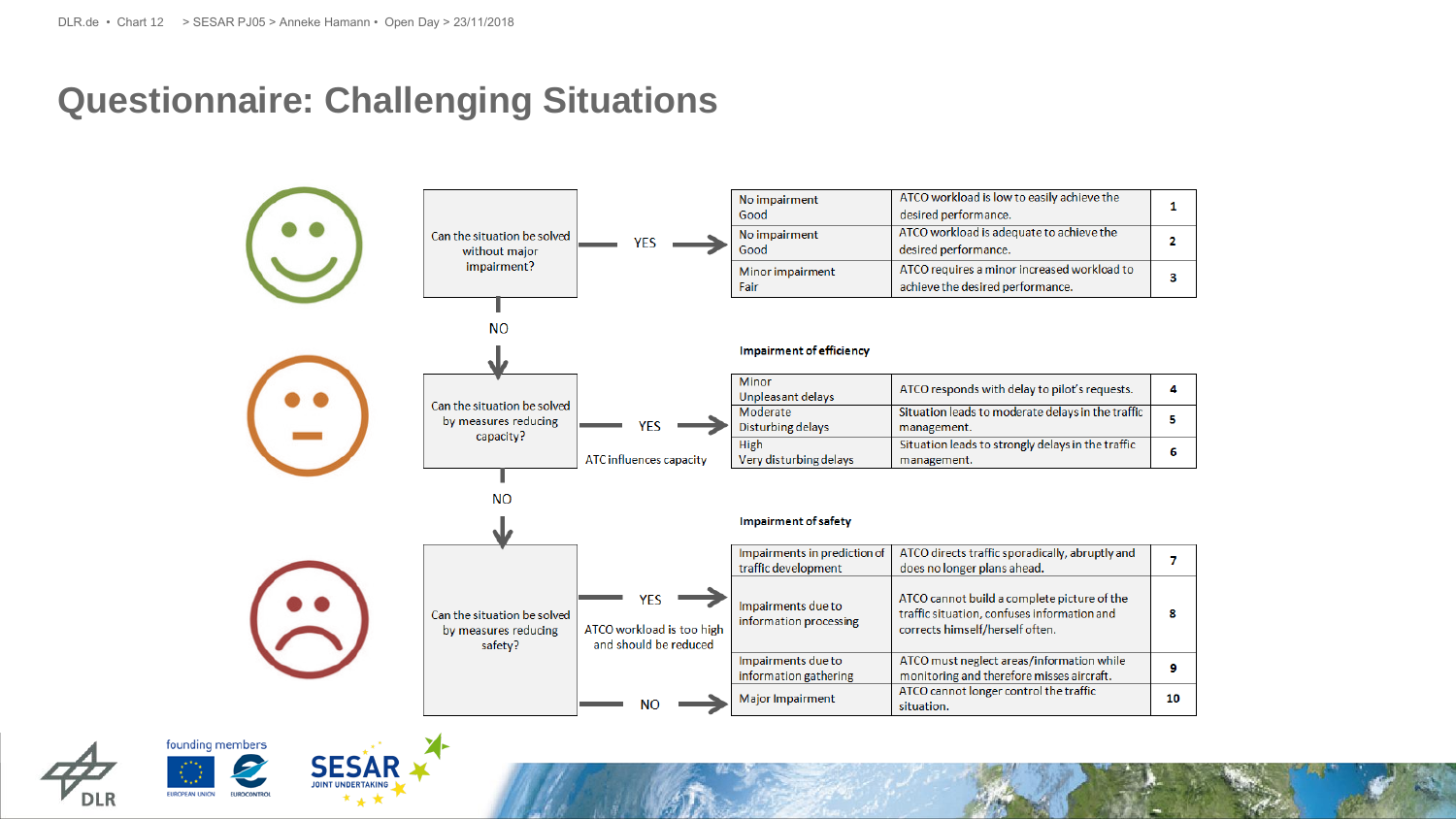#### **Challenging Situations: First Results**